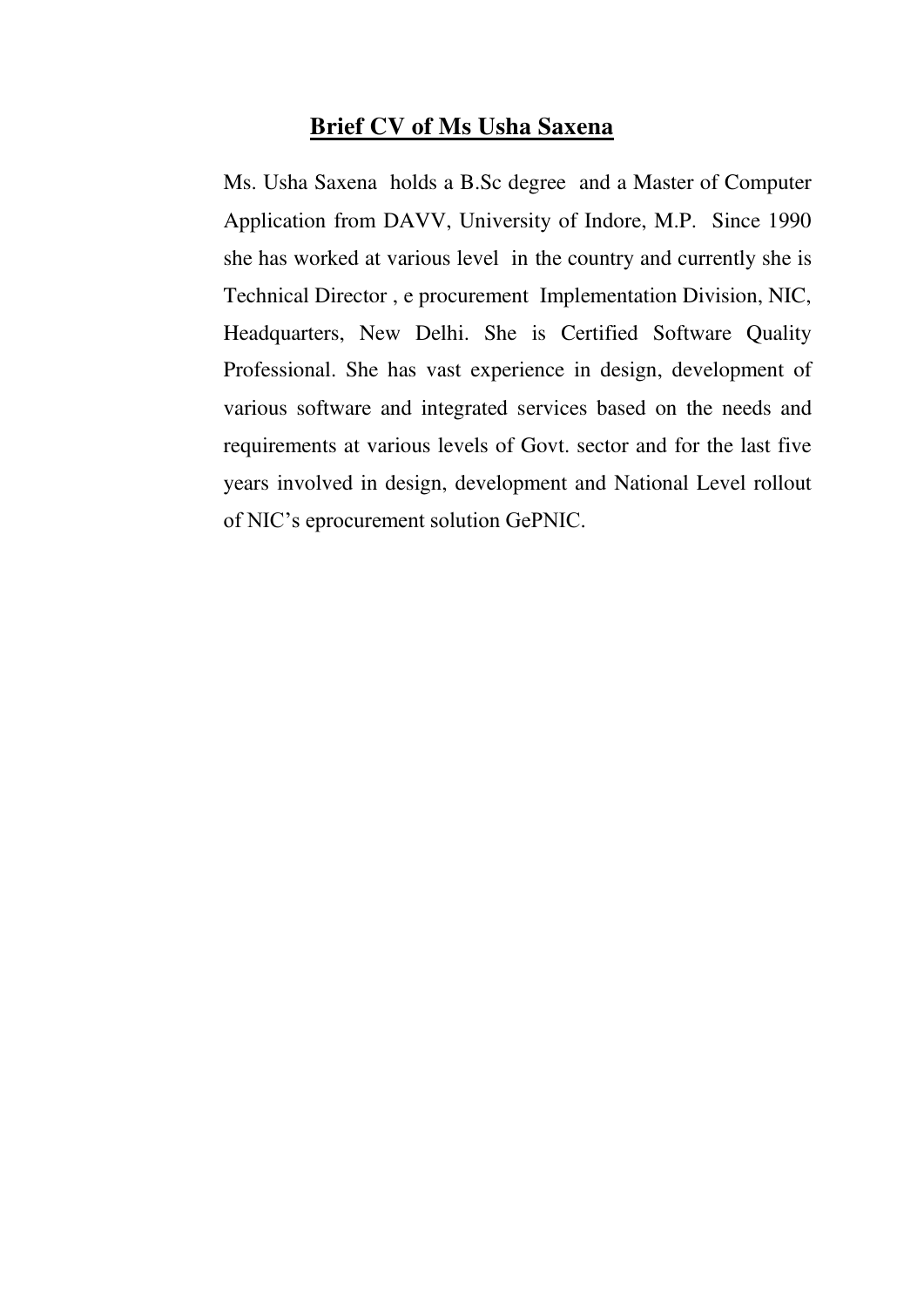# **Brief CV of Shri Suneel Keswani**

Shri Suneel Keswani is a Trainer. He holds a Masters Degree in Commerce (M.Com) from Delhi University, additionally a PG Diploma in Marketing and dSales from YMCA Institute of Management Studies and PG Diploma in Business Administration. He has a hard-core corporate experience of total 31 years, having worked in the marketing divisions of large companies like CMC Ltd, Shriram Pistons & Rings Ltd. and The Times of India.

For the last 22 years he is actively involved in conducting Training and Development programmes/workshops in major Management & Communication areas in lead companies and is a visiting faculty to a number of premier B School/Engineering Institutes.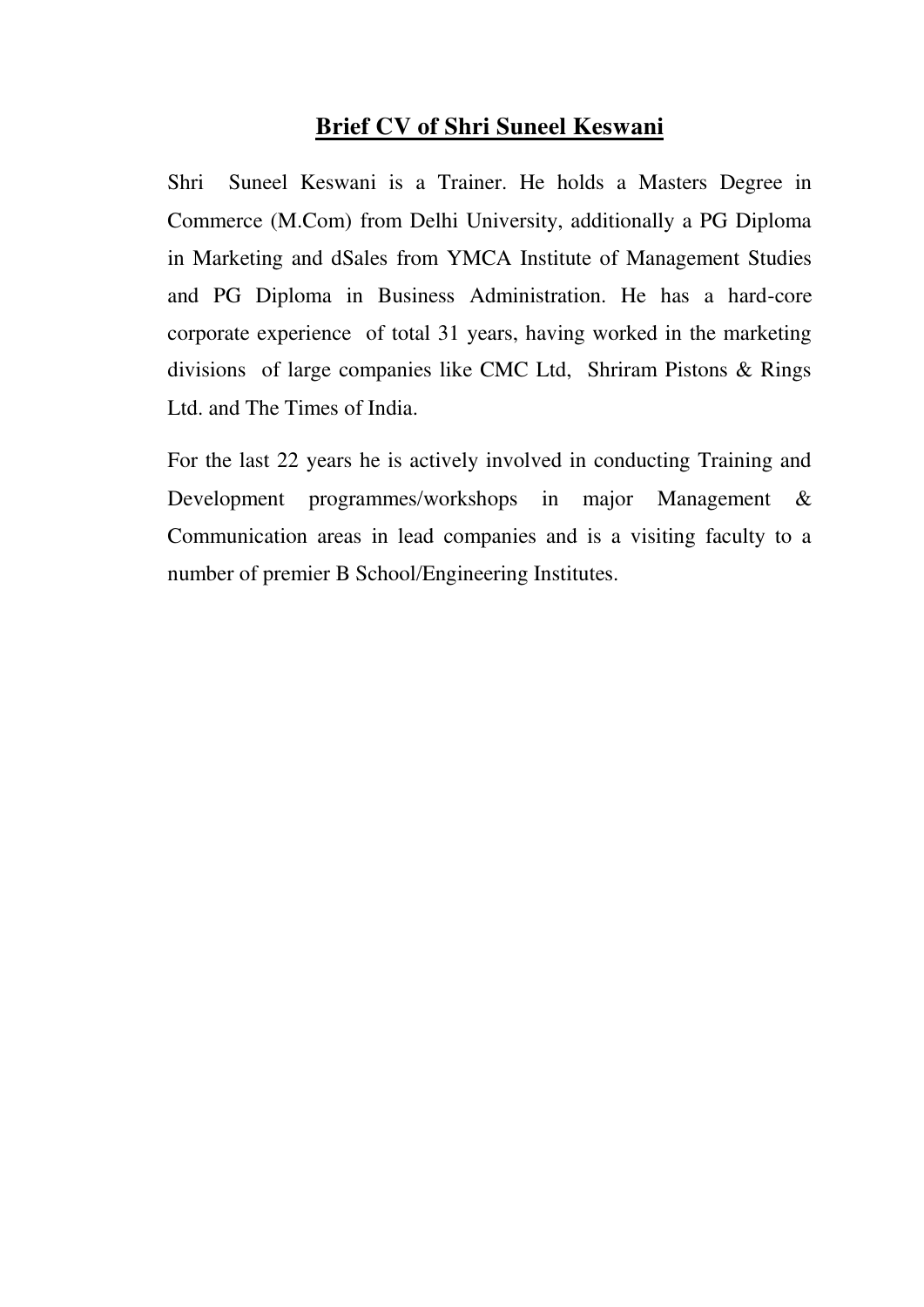### **Brief CV of Shri Rajiv Manjhi**

Shri Rajiv Manjhi, a Post Graduate in Management and has acquired degrees namely MBA (HR) and MBA (Finance). He joined Govt. service through Civil Services Examination 1993. Currently he is Director (Admn. & Vigilance), Dte., GHS, Ministry of Health and Family Welfare, Govt. of India. He is visiting faculty to many renowned Training Institutes, namely, iCISA, NIFM, ISTM, IILM etc. He is a recognized National Trainer on Leadership Development Programme as certified by DoPT and UNDP. His areas of specialization include:

- (i) Leadership Development Programme.
- (ii) Public Finance including Financial Management in Govt.
- (iii) Performance Monitoring and Evaluation System (PMES) in Govt. Organisations.

2. As Director, CS-II Division, DoP&T; he has been instrumental in developing Cadre Training Plan for CSSS.

3. Having conducted Training Need Analysis for Central Health (CHS) Officers, he has designed and developed Calibrated Training Programme namely Management Development Programme on Financial Management for CHS officers.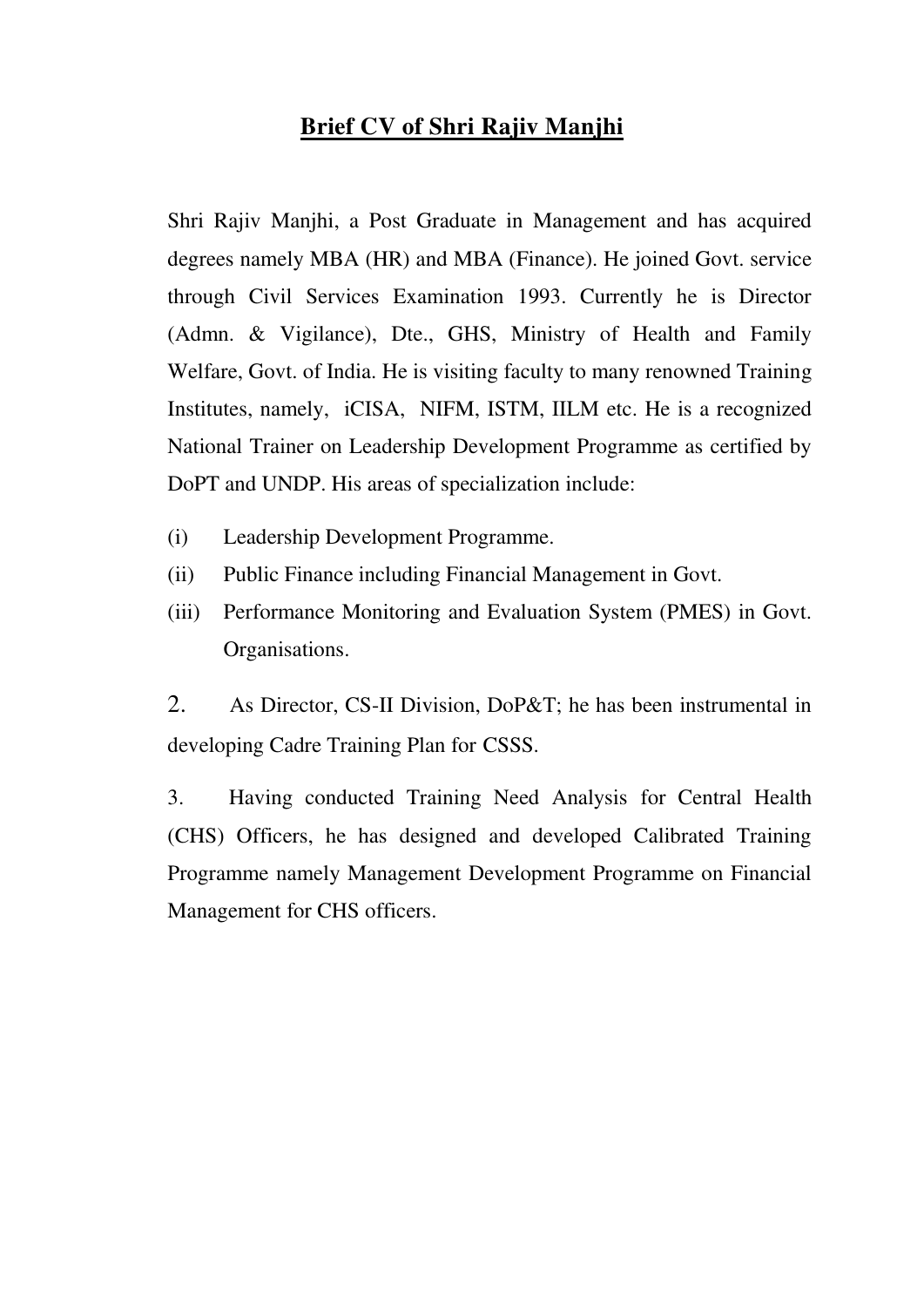#### **Brief CV of Prof. Jayanta K, Das**

Prof. Jayanta K Das took over as Director, National Institute of Health and Family Welfare, New Delhi on February 24, 2012. He is an expert in the field of Public Health and Health Management and his area of speciality is Hospital Administration. He has more than 31 years of academic experience in the field of Public Health, Family Welfare and Hospital Administration and he has published more than 50 scientific papers in national and international journals.

As a coordinator, he has conducted a large number of Training Courses, workshops and seminars in the Institute as well as outside. He is well recognised for his consultancy and advisory services to various State Governments, National level Committees. He has also been associated with Academy of Hospital Administration, Indian Medical Association etc. He has also been serving as a guest faculty for post-graduate teaching at the University of Delhi.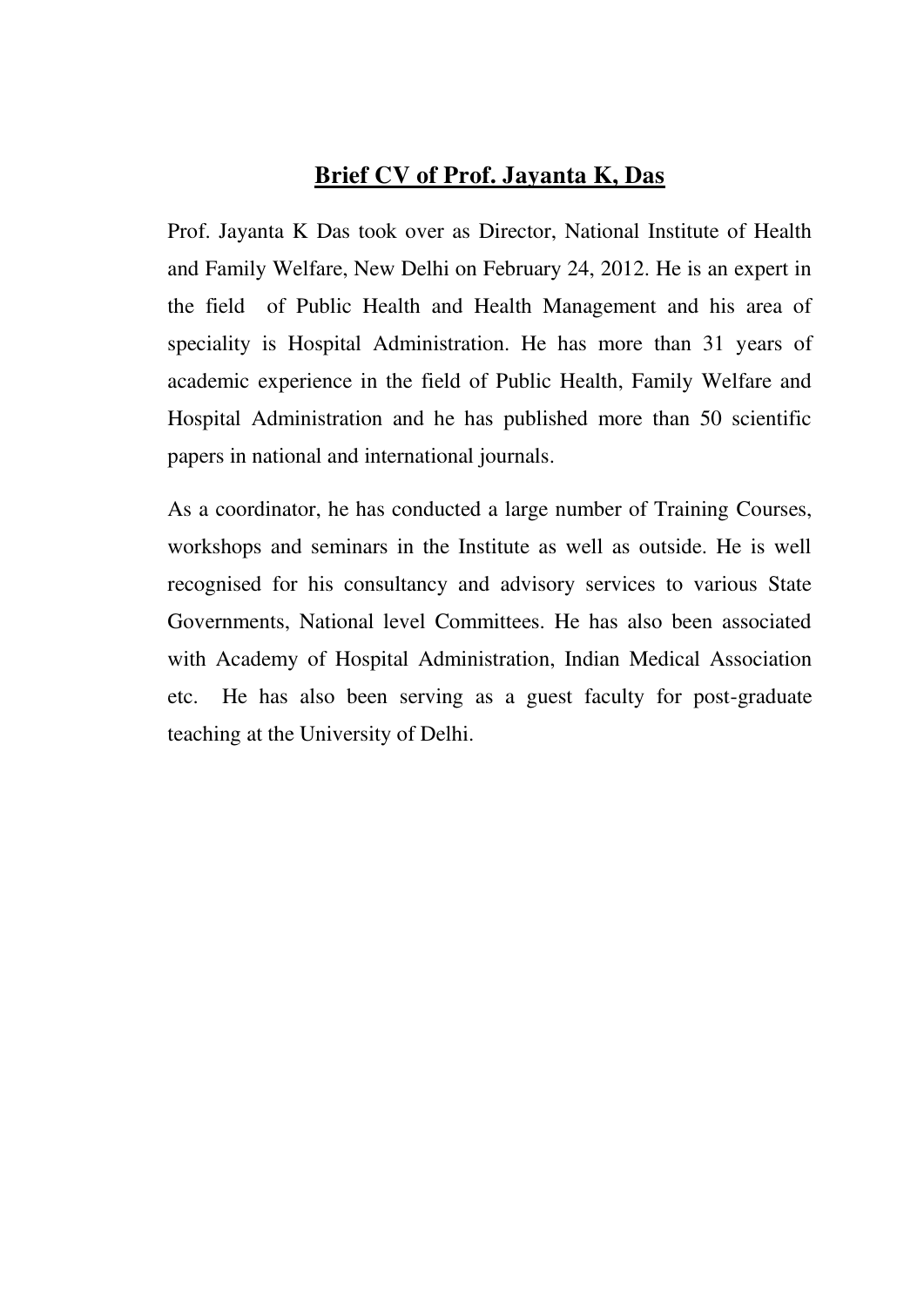#### **Brief CV of Dr. Santosh K Talwar**

Dr. Santosh K Talwar holds a Ph.D in Organic Chemistry. He retired as Director, Central Indian Pharmacopoeia Laboratory and worked as Consultant for various International agencies. He has more than 45 years of experience in Regulatory control, Quality Assurance/Quality Control of Drugs & Pharmaceuticals and 25 years of experience in procurement and supply chain management in Govt. under GFR or procurement funded by World Bank, DFID, Global Fund. Currently operating as Independent Director, Madhya Pradesh Medical Supplies Corporation, Bhopal and Quality Assurance Specialist for Bangladesh Health System project.